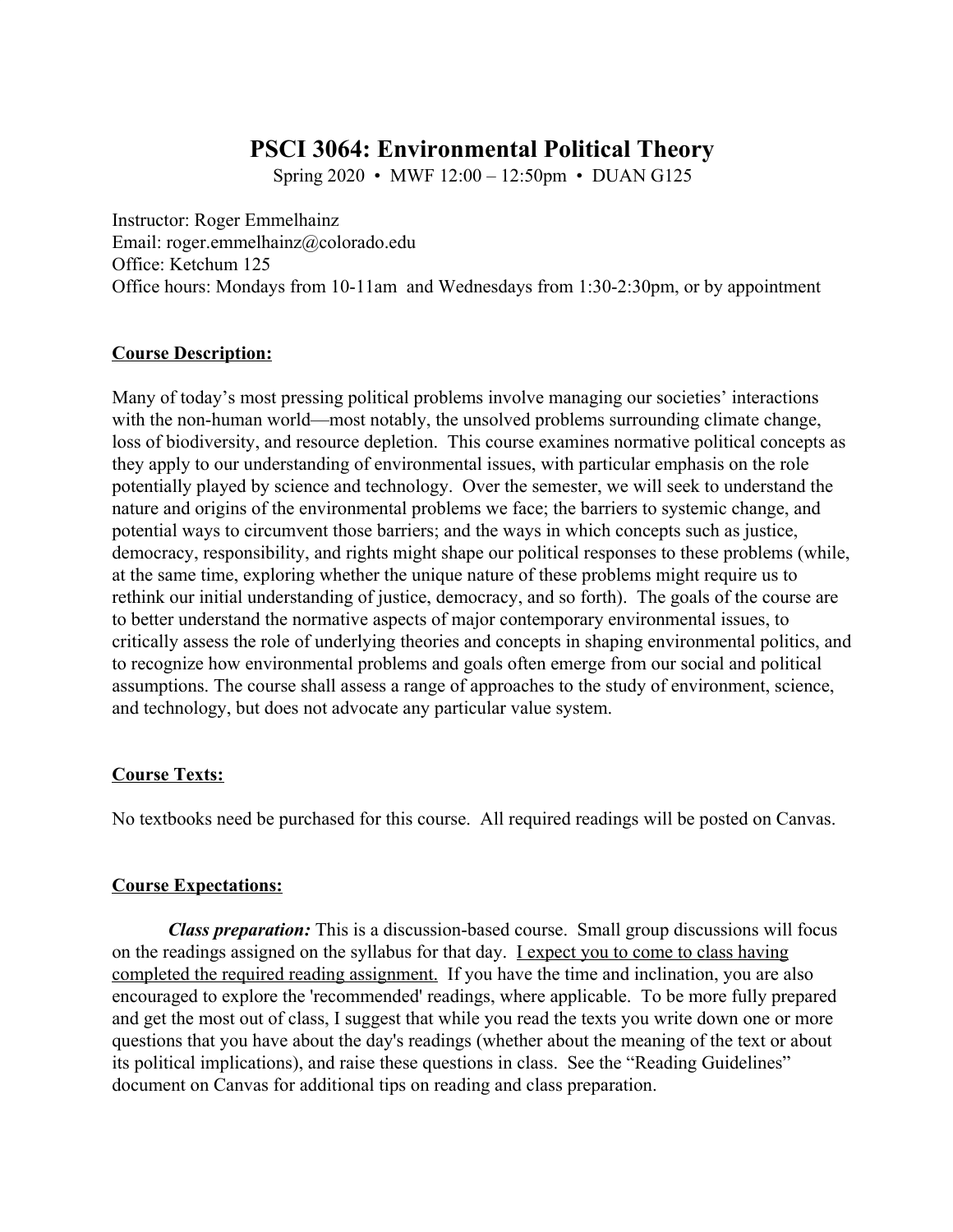*Participation:* Your participation is essential to the success of this course, both for you and for your fellow students. Student participation involves both speaking and listening skills. In other words, you are encouraged to speak often, providing comments and asking questions—but you should also be listening to your peers and responding thoughtfully to their comments. Participation means demonstrating familiarity and critical engagement with the course materials as well as demonstrating intellectual curiosity. The point is not to have understood everything before coming to class, but instead to show up ready to raise and address questions, difficulties, and new insights that arise while exploring the course material. In addition to class discussion, participation on the Canvas discussion board will improve your participation grade.

*Attendance:* Although I will not be tracking attendance directly due to the size of this class, your attendance at all class sessions will be essential for your success in this course. The discussions will convey information and ideas that may not be evident from the readings alone, and will model and provide practice in the critical/analytic skills you are expected to develop.

If you do miss a class, it is your responsibility to figure out what you missed. This means that you should not simply email me asking what you should have learned in class. I will not respond to any such emails, as they are not in compliance with the policy stated here. Instead, your first tasks are to complete all the readings and request and review class notes from a fellow student. After this, if you still have remaining, specific questions about the material, then you should come and see me in office hours to discuss your questions.

*Response Papers:* Students must write a total of 3 short reading responses across the course of the semester. Which readings you choose to respond to are entirely up to you. Each of these papers should be at least 600 words, but no longer than 1000. They should engage directly with one of the course readings. (This might mean critiquing the argument made in the reading, or examining the implications of the argument if applied to other issues―or any number of other things, so long as what you write involves exploring the specific arguments made in the course text.) Response papers must be submitted (on Canvas) before the start of class on the day the reading is assigned.

*Term Paper:* Students will be assigned to write one analytical essay (8 to 10 pages) on a course-related topic of their choosing. Topics must be approved by the instructor; you should submit your topic by email on or before **5pm Friday, March 20<sup>th</sup>**. We will also devote a class session (Monday, April 6<sup>th</sup>) to a peer workshop of your paper ideas; be sure to have at least an outline of your argument written by that date. The final paper will be due on Canvas by 5pm Friday, April  $17<sup>th</sup>$ . Further details on the paper assignment, as well as tips for writing analytical papers, will be provided in class. Late papers shall be accepted only at the discretion of the instructor, and with an appropriate penalty.

*Final Exam:* The final exam will be held on Wednesday, May 6<sup>th</sup>. It will comprise several short-answer questions and one longer essay. Further details on the exam, as well as a study guide, will be provided in class. All students must take the final exam during its scheduled slot, except as allowed under CU's final exam policy.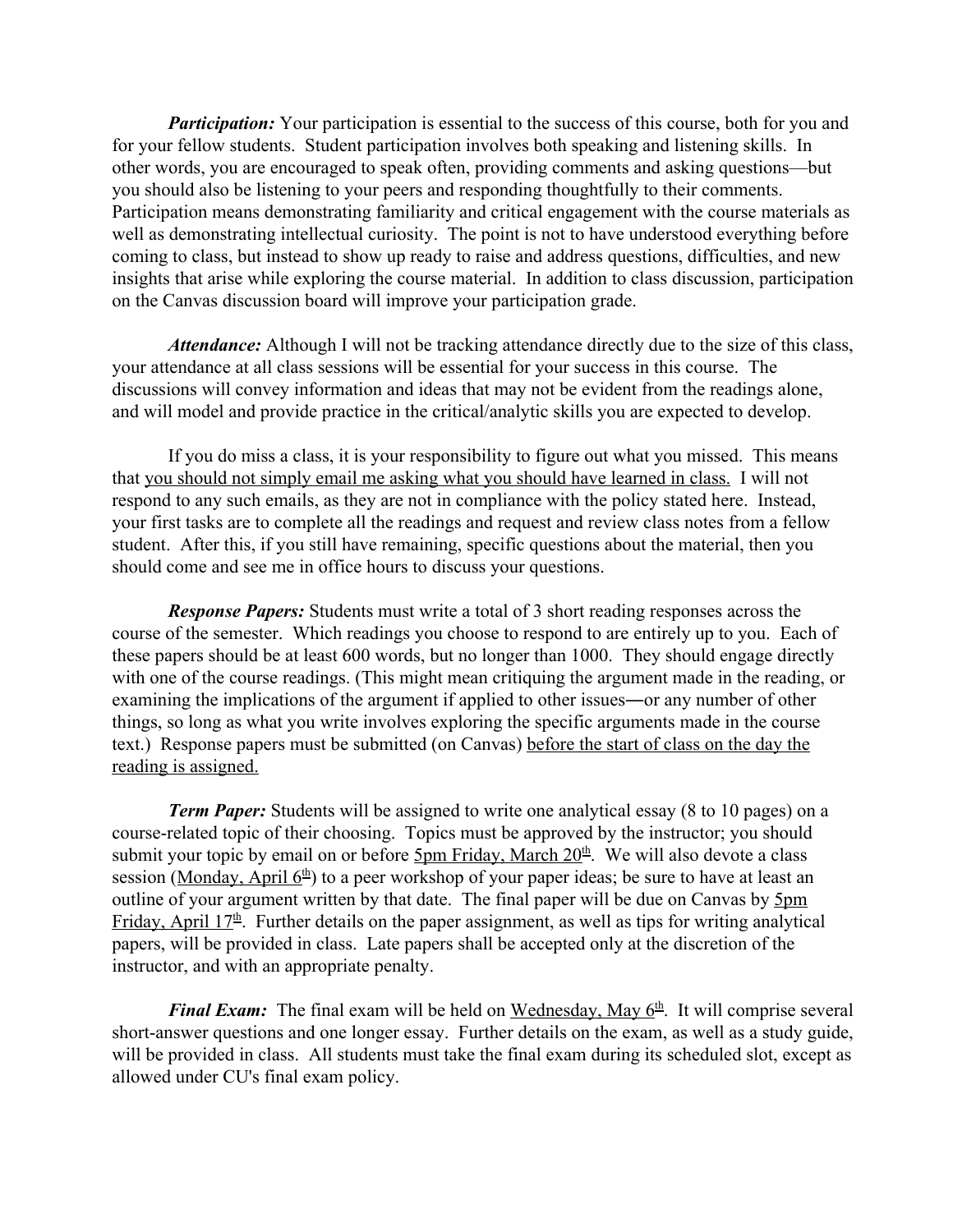## **Grade components:**

3 Response Papers (10% each/30% total) Course Participation (15%) Term Paper (30%) Final Exam (25%)

## **Important Dates:**

Friday, January 24<sup>th</sup>: notify me of any accommodations (disability, religious, athletic, etc.), on or before this date. Friday, March 20<sup>th</sup>: submit paper topic (by email, no later than 5pm) Monday, April  $6<sup>th</sup>$ : bring paper outline or draft to class for writing workshop Friday, April 17<sup>th</sup>: submit final paper (on Canvas dropbox, no later than 5pm) Wednesday, May  $6<sup>th</sup>$ : final exam  $(1:30-4pm)$ 

## **Course Outline**

*This schedule is provisional, and may be updated at any time throughout the course. The most current version of the schedule will always be available on the Canvas site for the course. Online readings will be made available on Canvas as the semester progresses.*

| $\mathbf{1}$     | Monday 1/13                                                                     | <b>Introduction</b>                                                                  |  |  |
|------------------|---------------------------------------------------------------------------------|--------------------------------------------------------------------------------------|--|--|
|                  | No assigned readings                                                            |                                                                                      |  |  |
| $\boldsymbol{2}$ |                                                                                 | Wednesday 1/15 The Environmental Problem                                             |  |  |
|                  | Wallace-Wells, "The Uninhabitable Earth"                                        |                                                                                      |  |  |
|                  |                                                                                 | (Recommended): Geisel (Dr. Seuss), The Lorax                                         |  |  |
| 3                | Friday 1/17                                                                     | <b>Knowledge and Politics</b>                                                        |  |  |
|                  | Mill, <i>On Liberty</i> (selections)                                            |                                                                                      |  |  |
|                  |                                                                                 | Aristotle, <i>Politics</i> book 3 (on the "Doctrine of the Wisdom of the Multitude") |  |  |
|                  | Monday $1/20$                                                                   | NO CLASS (MLKJ Day)                                                                  |  |  |
| 4                | <b>Wednesday 1/22</b>                                                           | <b>Science and Politics</b>                                                          |  |  |
|                  | MacLeod, "Science and Democracy: Historical Reflections on Present Discontents" |                                                                                      |  |  |
|                  |                                                                                 | (Recommended): Bacon, <i>The New Organon</i> (selections)                            |  |  |
| 5                | Friday 1/24                                                                     | <b>Technology and Politics (I)</b>                                                   |  |  |
|                  | Winner, <i>The Whale and the Reactor</i> (selections)                           |                                                                                      |  |  |
|                  |                                                                                 |                                                                                      |  |  |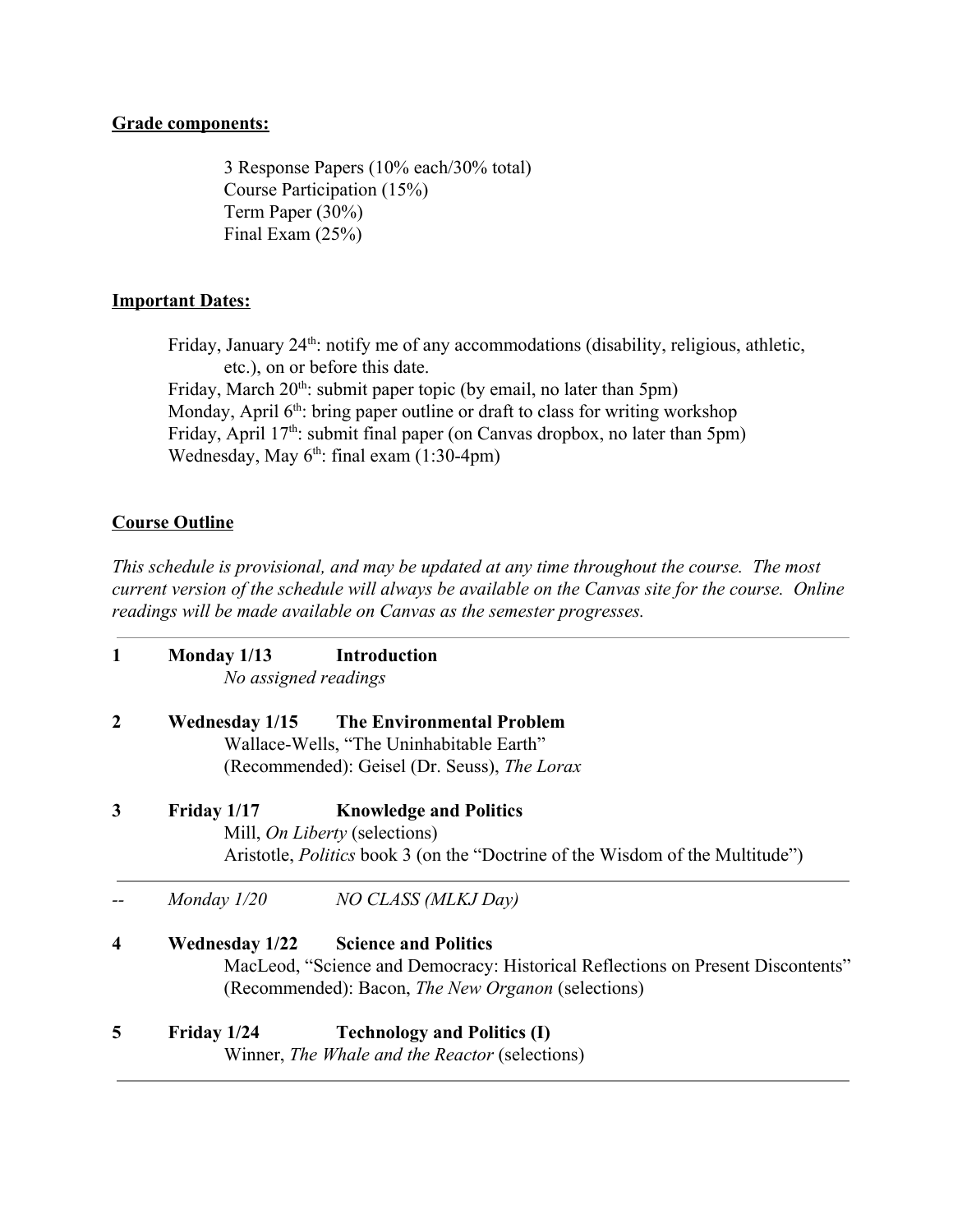| 6  | Monday $1/27$<br><b>Technology and Politics (II)</b><br>Collingridge, Social Control of Technology (selections)                                                                                         |  |
|----|---------------------------------------------------------------------------------------------------------------------------------------------------------------------------------------------------------|--|
| 7  | <b>Wednesday 1/29</b><br><b>Environment and Politics</b><br>Barry, "Green Political Theory"<br>Dryzek and Stevenson, "Global Democracy and Earth System Governance"                                     |  |
| 8  | Friday 1/31<br><b>Democracy</b><br>Ellis, "Democracy as Constraint and Possibility for Environmental Politics"<br>Saward, "Enacting Democracy"                                                          |  |
| 9  | Monday 2/3<br>Representation and its challenges: participation (I)<br>Ravetz and Funtowicz, "Post-Normal Science--an insight now maturing"<br>Brown, "Citizen Panels and the Concept of Representation" |  |
| 10 | Representation and its challenges: participation (II)<br><b>Wednesday 2/5</b><br>Dobson, "Democracy and Nature: Speaking and Listening"                                                                 |  |
| 11 | Representation and its challenges: identity (I)<br>Friday 2/7<br>Kaijser and Kronsell, "Climate change through the lens of intersectionality"                                                           |  |
| 12 | Representation and its challenges: identity (II)<br>Monday 2/10<br>Warren, "The power and the promise of ecological feminism"                                                                           |  |
| 13 | Representation and its challenges: future generations (I)<br><b>Wednesday 2/12</b><br>Barry, "Sustainability and Intergenerational Justice"                                                             |  |
| 14 | Representation and its challenges: future generations (II)<br>Friday 2/14<br>Gardiner, "A Perfect Moral Storm: Climate Change, Intergenerational Ethics, and<br>the Problem of Moral Corruption"        |  |
| 15 | Monday 2/17 Representation and its challenges: the non-human world (I)<br>Peter Singer, "Specieism and Moral Status"                                                                                    |  |
| 16 | <b>Wednesday 2/19</b><br>Representation and its challenges: the non-human world (II)<br>Freya Mathews, "The Anguish of Wildlife Ethics"<br>Donaldson and Kymlicka, Zoopolis (selections)                |  |
| 17 | Friday 2/21<br>Representation and its challenges: the non-human world (III)<br>Stone, Should Trees Have Standing? (selections)                                                                          |  |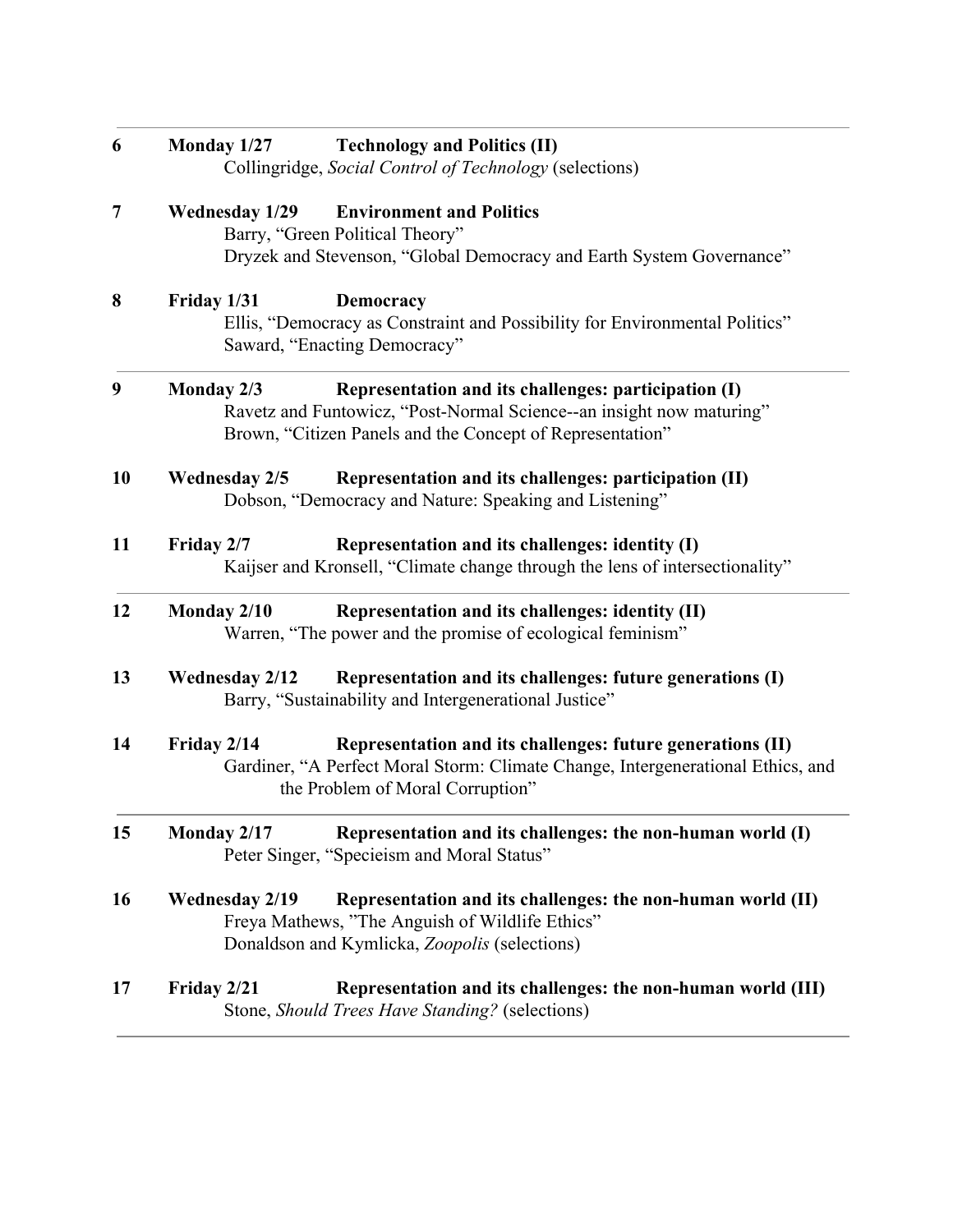| 18 | Monday 2/24                                                               | <b>Environmental Justice: introduction</b>                                             |  |  |
|----|---------------------------------------------------------------------------|----------------------------------------------------------------------------------------|--|--|
|    |                                                                           | Schlosberg, "Theorizing Environmental Justice: The Expanding Sphere of a<br>Discourse" |  |  |
|    |                                                                           | Nagel, "The Problem of Global Justice"                                                 |  |  |
|    |                                                                           |                                                                                        |  |  |
| 19 | <b>Wednesday 2/26</b><br><b>Environmental Justice: inequality</b>         |                                                                                        |  |  |
|    |                                                                           | Singer, "Famine, Affluence, and Morality"                                              |  |  |
|    |                                                                           | Shue, "Global Environment and International Inequality"                                |  |  |
| 20 | Friday 2/28                                                               | <b>Environmental Justice: natural resources</b>                                        |  |  |
|    | Hayward, "Global Justice and the Distribution of Natural Resources"       |                                                                                        |  |  |
|    |                                                                           | Wenar, "Property Rights and the Resource Curse"                                        |  |  |
| 21 | <b>Monday 3/2</b>                                                         | Responsibility for the Climate: cosmopolitan approaches (I)                            |  |  |
|    |                                                                           | Young, "Responsibility and Global Justice"                                             |  |  |
| 22 | <b>Wednesday 3/4</b>                                                      | Responsibility for the Climate: cosmopolitan approaches (II)                           |  |  |
|    |                                                                           | de Shalit, "Climate Change Refugees, Compensation, and Rectification"                  |  |  |
|    | Friday 3/6                                                                | NO CLASS (Instructor out of town)                                                      |  |  |
| 23 | <b>Monday 3/9</b>                                                         | Responsibility for the Climate: historical approaches (I)                              |  |  |
|    |                                                                           | Waldron, "Superceding Historical Injustice"                                            |  |  |
| 24 | <b>Wednesday 3/11</b>                                                     | Responsibility for the Climate: historical approaches (II)                             |  |  |
|    |                                                                           | Bell, "Global Climate Justice, Historic Emissions, and Excusable Ignorance"            |  |  |
| 25 | Friday 3/13                                                               | Responsibility for the Climate: distributional approaches                              |  |  |
|    |                                                                           | Shue, "Subsistence Emissions and Luxury Emissions"                                     |  |  |
|    | Miller "Global Justice and Climate Change: How Should Responsibilities be |                                                                                        |  |  |
|    |                                                                           | Distributed?"                                                                          |  |  |
| 26 | Monday 3/16                                                               | <b>Environment and Economics: capitalism</b>                                           |  |  |
|    |                                                                           | McLaughlin, "Nature as Privately Owned: Capitalism"                                    |  |  |
|    |                                                                           |                                                                                        |  |  |
| 27 | <b>Wednesday 3/18</b><br><b>Environment and Economics: socialism</b>      |                                                                                        |  |  |
|    |                                                                           | Löwy, "Ecosocialism and Democratic Planning"                                           |  |  |
| 28 | Friday 3/20                                                               | <b>Environment and Economics: tragedy of the commons</b>                               |  |  |
|    | Paavola, "Climate Change: the Ultimate 'Tragedy of the Commons'?"         |                                                                                        |  |  |
|    | Ostrom, "A Polycentric Approach to Climate Change"                        |                                                                                        |  |  |
|    |                                                                           | (PAPER TOPIC DUE BY 5PM)                                                               |  |  |
|    |                                                                           |                                                                                        |  |  |
|    | $3/23 - 3/27$                                                             | <b>SPRING BREAK</b>                                                                    |  |  |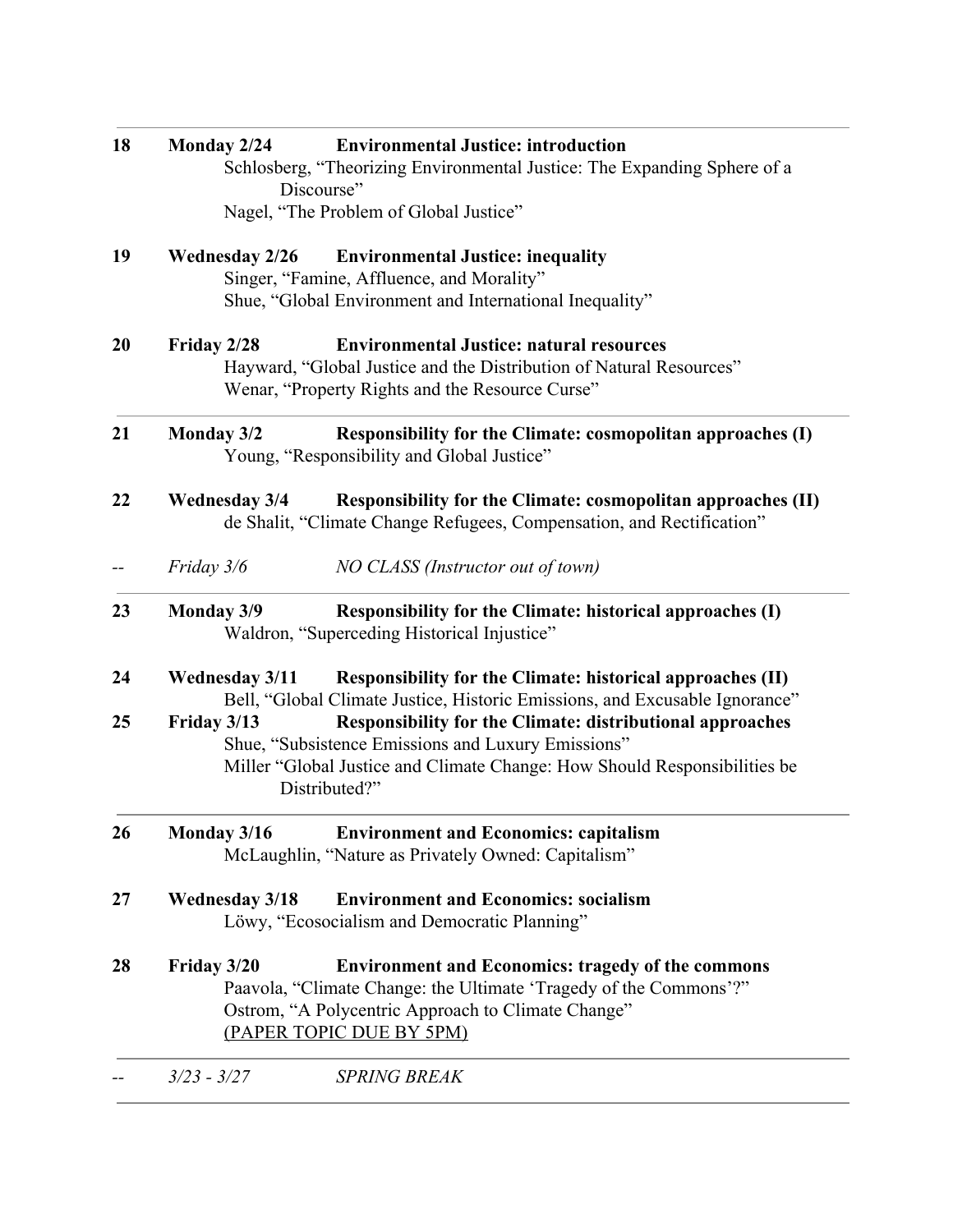| 29 | Monday 3/30<br><b>Environment and Economics: consumerism</b><br>Goodin, "Selling Environmental Indulgences"                                                                                                                                  |  |  |
|----|----------------------------------------------------------------------------------------------------------------------------------------------------------------------------------------------------------------------------------------------|--|--|
| 30 | <b>Environment and Economics: individualism</b><br><b>Wednesday 4/1</b><br>Maniates, "Individualization: Plant a Tree, Buy a Bike, Save the World?"                                                                                          |  |  |
| 31 | Friday 4/3<br><b>Environment and Economics: paternalism</b><br>Sunstein and Reisch, "Green by Default"                                                                                                                                       |  |  |
| 32 | Monday 4/6<br>(Workshop term papers)<br>No assigned reading. Come prepared with an outline or draft of your term paper.                                                                                                                      |  |  |
|    | $4/8 - 4/10$<br>NO CLASS (Instructor out of town)                                                                                                                                                                                            |  |  |
| 33 | Monday 4/13<br><b>Limits in the Anthropocene</b><br>Lambacher, "The Limits of Freedom and the Freedom of Limits"                                                                                                                             |  |  |
| 34 | Limits in the Anthropocene: the limits of science?<br><b>Wednesday 4/15</b><br>Scott, Seeing Like a State (selections)<br>Jasanoff, "Technologies of Humility"                                                                               |  |  |
| 35 | Friday 4/17<br>Limits in the Anthropocene: the limits of technology? (I)<br>Huesemann and Huesemann, Techno-Fix: Why Technology Won't Save Us or the<br><i>Environment</i> (chapters 6 and 13)<br>(TERM PAPER DUE AT 5PM)                    |  |  |
| 36 | Monday 4/20<br>Limits in the Anthropocene: the limits of technology? (II)<br>Gardiner, "Is 'arming the future' with geoengineering really the lesser evil? Some<br>doubts about the ethics of intentionally manipulating the climate system" |  |  |
| 37 | Limits in the Anthropocene: the limits of growth? (I)<br><b>Wednesday 4/22</b><br>Arrow et al, "Economic Growth, Carrying Capacity, and the Environment"<br>Rees, "Revisiting Carrying Capacity"                                             |  |  |
| 38 | Friday 4/24<br>Limits in the Anthropocene: the limits of growth? (II)<br>Daly, "Sustainable Growth: An Impossibility Theorem"<br>Club of Rome, The Limits to Growth (30 Year Update) (selections)                                            |  |  |
| 39 | Monday 4/27<br>Hope?<br>Nelson, "To a Future Without Hope"<br>Kretz, "Singing Hope's Praises: A Defense of the Virtue of Hope"                                                                                                               |  |  |
| 40 | <b>Wednesday 4/29</b><br><b>Conclusions</b><br>No new reading assigned                                                                                                                                                                       |  |  |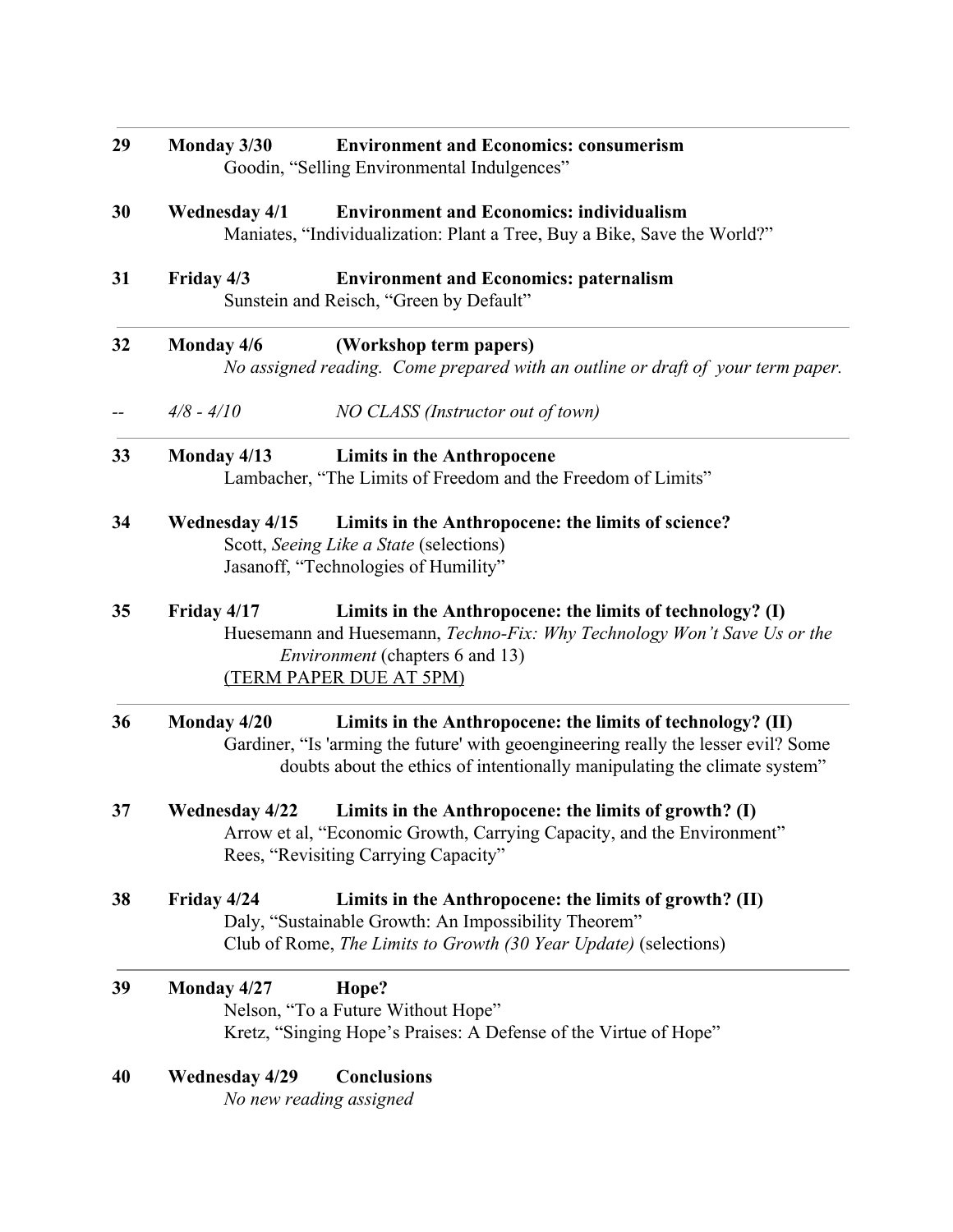#### **University and course-specific policies:**

*Accommodation for Disabilities:* If you qualify for accommodations because of a disability, please submit your accommodation letter from Disability Services to me in a timely manner **(i.e., within the first two weeks of the semester)** so that your needs can be addressed. Disability Services determines accommodations based on documented disabilities in the academic environment. Information on requesting accommodations is located on the Disability Services website: [http://www.colorado.edu/disabilityservices/students.](http://www.colorado.edu/disabilityservices/students) Contact Disability Services at 303-492-8671 or [dsinfo@colorado.edu](mailto:dsinfo@colorado.edu) for further assistance. If you have a temporary medical condition or injury, see Temporary Medical Conditions under the Students tab on the Disability Services website:

[http://www.colorado.edu/disabilityservices/students/temporary-medical-conditions.](http://www.colorado.edu/disabilityservices/students/temporary-medical-conditions)

*Classroom Behavior:* Students and faculty each have responsibility for maintaining an appropriate learning environment. Those who fail to adhere to such behavioral standards may be subject to discipline. Professional courtesy and sensitivity are especially important with respect to individuals and topics dealing with race, color, national origin, sex, pregnancy, age, disability, creed, religion, sexual orientation, gender identity, gender expression, veteran status, political affiliation or political philosophy. Class rosters are provided to the instructor with the student's legal name. I will gladly honor your request to address you by an alternate name or gender pronoun. Please advise me of this preference early in the semester so that I may make appropriate changes to my records. For more information, see the policies on classroom behavior ([http://www.colorado.edu/policies/student-classroom-and-course-related-behavior\)](http://www.colorado.edu/policies/student-classroom-and-course-related-behavior) and the Student Code of Conduct [\(http://www.colorado.edu/osccr/](http://www.colorado.edu/osccr/)).

*Honor Code:* All students enrolled in a University of Colorado Boulder course are responsible for knowing and adhering to the Honor Code. Violations of the policy may include: plagiarism, cheating, fabrication, lying, bribery, threat, unauthorized access to academic materials, clicker fraud, submitting the same or similar work in more than one course without permission from all course instructors involved, and aiding academic dishonesty. All incidents of academic misconduct will be reported to the Honor Code ([honor@colorado.edu\)](mailto:honor@colorado.edu); 303-492-5550). Students who are found responsible for violating the academic integrity policy will be subject to nonacademic sanctions from the Honor Code as well as academic sanctions from the faculty member. Additional information regarding the Honor Code academic integrity policy can be found at the Honor Code Office website: [https://www.colorado.edu/osccr/honor-code.](https://www.colorado.edu/osccr/honor-code)

*Sexual Misconduct, Discrimination, Harassment and/or Related Retaliation:* The University of Colorado Boulder (CU Boulder) is committed to fostering a positive and welcoming learning, working, and living environment. CU Boulder will not tolerate acts of sexual misconduct (including sexual assault, exploitation, harassment, dating or domestic violence, and stalking), discrimination, and harassment by members of our community. Individuals who believe they have been subject to misconduct or retaliatory actions for reporting a concern should contact the Office of Institutional Equity and Compliance (OIEC) at 303-492-2127 or [cureport@colorado.edu](mailto:cureport@colorado.edu). Information about the OIEC, university policies,